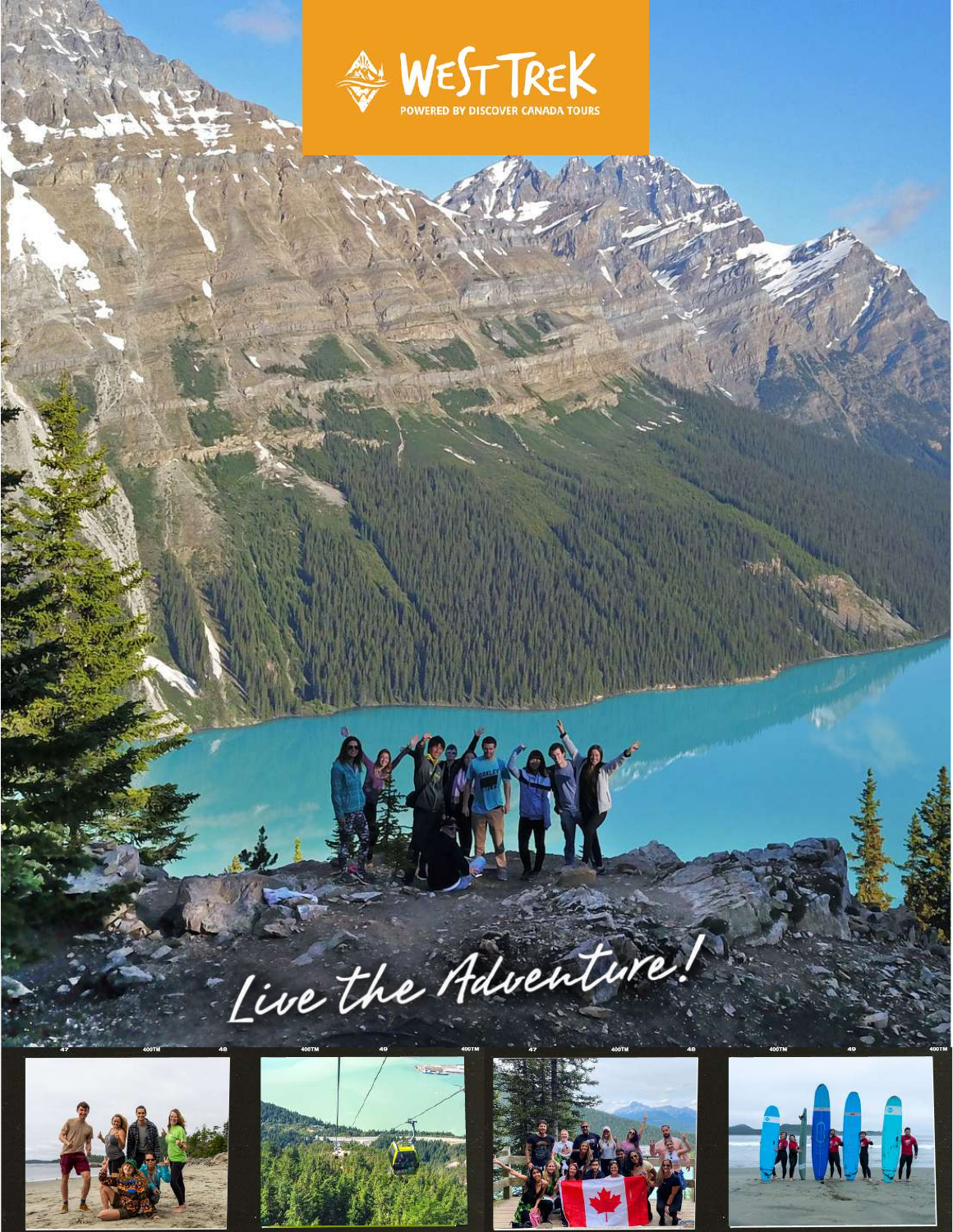## JUNE & JULY CALENDAR



### **All tours include AWESOME tour guide and deluxe transportation!**

### **ROCKIES TOURS**



### **ROCKIES SUMMER EXPLORER TOUR**

- 3 nights hotel accommodation in Golden, Banff & Valemount 3 breakfasts
- Traditional Canadian campfire: roast marshmallows and learn how to make s'mores! (weather and fire-restriction permitting)
- Tons of amazing sightseeing
- Discount on optional activities
- Depart on Friday at 7:15 am | Return on Monday at ~7:30 pm

### **ROCKIES SUMMER CLASSIC TOUR**

- 3 nights hotel accommodation in Revelstoke, Banff & Valemount
- 3 breakfasts & 1 group lunch
- Canadian Ranch Experience
- Wine Tasting
- Depart on Friday at 8:15 am |Return on Monday at ~7:30 pm



### **ROCKIES TASTE OF THE WILD TOUR**

- 4 nights hostel accommodation including one night in Banff and Jasper
- Wine Tasting in the Okanagan and Cider tasting in the Fraser Valley
- Travel through Canada's desert The Okanagan Valley
- Depart on Friday at 8 am Return on Tuesday at ~7:30 pm

### **TOFINO & UCLUELET TOURS (3 DAYS)**



### **PACIFIC RIM TOUR**

- Highend Oceanfront Resort with stunning views
- Scenic ferry to Nanaimo and chance to see all kinds of wildlife
- Coombs Market where the goats live on the roof!
- Cathedral Grove (with the ancient giant cedar trees)
- Pacific Rim National Park
- Variety of optional activities to see more nature and wildlife Tonquin & Long Beach stops
- Depart on Saturday at 7:15 am | Return on Monday at ~9:00 pm



- 
- Guided sightseeing in Tofino and Pacific Rim National Park Two nights' camping at Bella Pacifica Campground
- Camping gear including shared tent and sleeping bag located on Mackenzie Beach
- Beach bonfire and marshmallow roast (weather dependent)
- Depart on Friday at 7:15 am | Return on Sunday at ~9:00 pm



#### **OPTIONAL ACTIVITIES**

- Banff Gondola \$62
- Ice Explorer Glacier Tour - \$72
- Combo Banff Gondola + Ice Explorer - \$128





**BASED ON QUAD SHARE REGULAR** STUDENT

*+ 1.5% fuel surcharge will be applied*

June 3, 10, 17, 24, 30 | July 8, 15, 22, 29 **TOUR DEPARTURE DATES**



June 3, 10, 17, 24, 30 | July 1, 8, 15, 22, 29, 30 **TOUR DEPARTURE DATES**

- Combo Banff Gondola + Ice
- Explorer \$128<br>• Maligne Lake Cruise \$70





July 22 **TOUR DEPARTURE DATES**

### **OPTIONAL ACTIVITIES**

- **Surfing Lesson & Rental \$81**<br>• Kavaking \$65
- Kayaking \$65 Kayak Tour & Rainforest Walk -
- $$88$
- Whale Watching \$120
- Bear Watching \$120





### **OPTIONAL ACTIVITIES**

- Surfing Lesson & Rental \$81
- Kayaking \$65<br>Whale Watching \$120
- Bear Watching \$120





### **VISIT OUR OFFICE: 820-1111 MELVILLE ST, VANCOUVER | MON-FRI 8:30 AM – 5:30 PM I FLOOR 8**

**OPTIONAL ACTIVITIES** Banff Gondola - \$62 • Ice Explorer Glacier Tour -\$72



- - **SCAN MF**

**SCAN ME** 

#### Banff Gondola - \$62 • Ice Explorer Glacier Tour -\$72

### Combo - Banff Gondola + Ice Explorer - \$128

**OPTIONAL ACTIVITIES**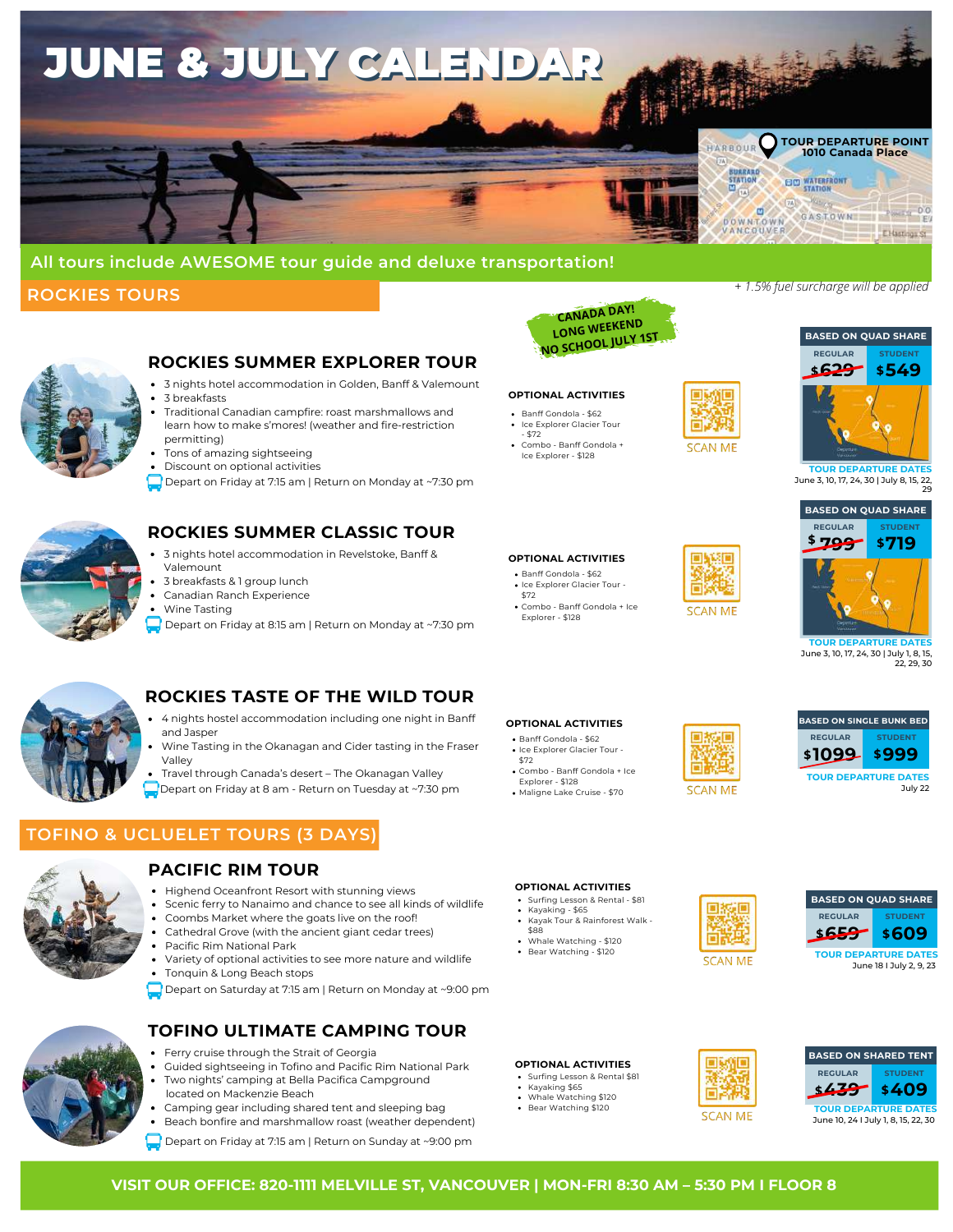

### **OVERNIGHT TOURS**



### **SEATTLE SIGHTSEEING & BASEBALL TOUR**

- See a Major League Baseball Game!
- Shop at the Seattle Premium Outlets
- Sightseeing tour of Seattle with free time to explore Explore Seattle's coffee scene, coastal food culture, and vibrant nightlife

Depart on Saturday at 7:00 am I Return on Sunday at ~9:00 pm

Proof of vaccination required



### **CHILLIWACK CAMPING & RAFTING TOUR**

- Whitewater Rafting Tour
- Camping gear included (sleeping bag & shared tent)
- 3 meals Breakfast, Lunch & Dinner
- $\Box$  Depart on Saturday at 9:00 am I Return on Sunday at ~ 5:00 pm.

### **DAY TOURS (1 DAY)**



### **VICTORIA SUMMER SIGHTSEEING TOUR**

- Deluxe coach transportation
- Sightseeing tour of downtown Victoria including the Inner Harbour, Government street, Chinatown, Empress hotel, and legislative buildings

Depart on Saturday at 7:15 am - Return at ~9:30 pm





oв **SCAN ME** 



**\$269**

Every Saturday

### **DISCOVER VANCOUVER ISLAND & MALAHAT SKYWALK TOUR** Roundtrip Ferry admission aboard BC Ferries Admission to the Malahat SkyWalk

- Cidery tasting at the Merridale Cidery
- Walking tour in the town of Duncan (optional participation)
- Depart at 7:15 am Return at ~8:30 pm



### **WHISTLER ADVENTURE TOUR**

- Enjoy scenic stops along the Sea-to-Sky highway
- Guided tour of Whistler Village
- Great discounts on optional activities
- Guided Hike
- Depart at 8:15 am Return at ~7:30 pm

### **OPTIONAL ACTIVITIES**

**OPTIONAL ACTIVITIES** Royal BC Museum - from \$5 Butchart Gardens - from \$44 Whale Watching - from \$125

**OPTIONAL ACTIVITIES** • Hike to Lindeman Lake (free)

**OPTIONAL ACTIVITIES** Space Needle Museum of Pop Culture

- Squamish-Lil'Wat Cultural
- Centre \$17 ZipTrek Bear Tour - \$135
- ZipTrek Eagle Tour \$165
- Canoe Tour \$126
- Electric Mountain Bike Rental -
- from \$55 PEAK 2 PEAK Gondola - \$82
- $ATV $185$





Every Saturday & Sunday

July 9 I Aug 6 I Sept 3 **TOUR DEPARTURE DATES**

**STUDENT \$199**

**To save the 6% online booking fee, visit a member of the Green Team to book directly!**







*+ 1.5% fuel surcharge will be applied*

**BASED ON QUAD SHARE**

**\$358 REGULAR STUDENT \$308 TOUR DEPARTURE DATES**

June 11 I July 9 I Aug 6 I Sept 10 June - Boston Red Sox

July - Toronto Blue Jays Aug - LA Angels Sep - Atlanta Braves

ΔN **NAF** 

**\$425 TOUR DEPARTURE DATES REGULAR STUDENT \$369**

**BASED ON SHARED TENT**

June 18 I Sept 11